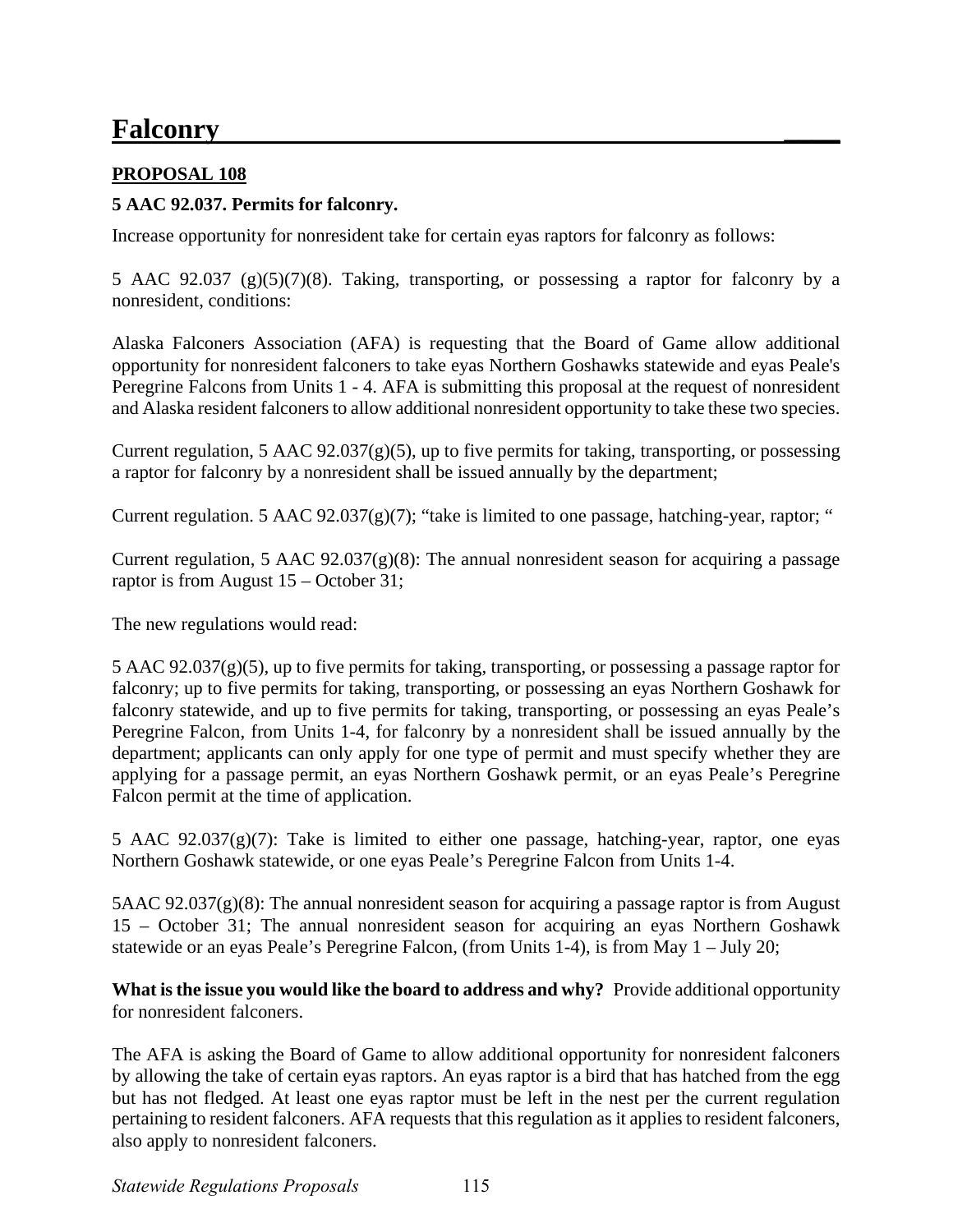AFA is requesting that the Board of Game authorize "up to" five eyas Northern Goshawk permits statewide, and "up to five eyas Peale's Peregrine Falcon permits from Units 1- 4, for nonresident falconers by drawing permit. Under 5 AAC  $92.037(g)(8)$ , the season dates for eyas Northern Goshawks, and eyas Peale's Peregrine falcon take is recommended to be from May 1 - July 20. (These dates are based on published scientific data documenting average hatching dates and fledge dates for these two species across their range.)

Because of the concern for the wellbeing of Alaska's Gyrfalcons and to eliminate any accidental take of eyas Gyrfalcons, Peale's Peregrine Falcon take by permit would only apply to Units 1-4. According to both ADF&G and US Fish and Wildlife Service (USFWS) raptor biologists, there is a small possibility that there are gyrfalcon nesting sites in Units 1-4. Most importantly, days old or weeks old Gyrfalcon chicks are difficult to tell apart from like aged Peregrine falcon chicks, except by the most experienced biologists and falconers. By restricting Peale's Peregrine eyas take to these units, we would significantly reduce the potential that a Gyrfalcon eyrie would be targeted by mistake.

Raptor biologists report that Northern Goshawks are considered to have a healthy and stable population statewide and Peale's Peregrine falcons maintain a healthy, low density, population in Units 1-4.

Saint Lazaria Island located in Sitka Sound is designated a Wilderness area by the USFWS. This island supports a highly researched and viewed seabird nesting population. The required landowner permission required by regulation to take an eyas raptor would not be granted by the USFWS for Saint Lazaria Island. AFA would request that this Island be closed in regulation for the taking of eyas Peale's peregrine falcons.

| <b>PROPOSED BY:</b> Alaska Falconers Association | $(EG-F19-153)$ |
|--------------------------------------------------|----------------|
|                                                  |                |

# **PROPOSAL 109**

## **5 AAC 92.037(h). Permits for falconry.**

Modify the microchip requirements for live raptors exported from Alaska by nonresidents as follows:

Current regulation: 5 AAC 92.037(h) all live raptors exported from the state, including propagated birds, must be microchipped.

Proposed regulation: 5 AAC 92.037(h) all wild caught live gyrfalcons exported from the state by a nonresident must be microchipped and the microchip must be registered with an internationally recognized microchip registry such as (Petlink). Proof of microchip registration must be submitted to the department within 90 days after export. Failure to provide proof of registration to the department makes the individual ineligible to receive a future permit under 5 AAC 92.037(g).

**What is the issue you would like the board to address and why?** Microchip requirements for raptors exported from the State of Alaska.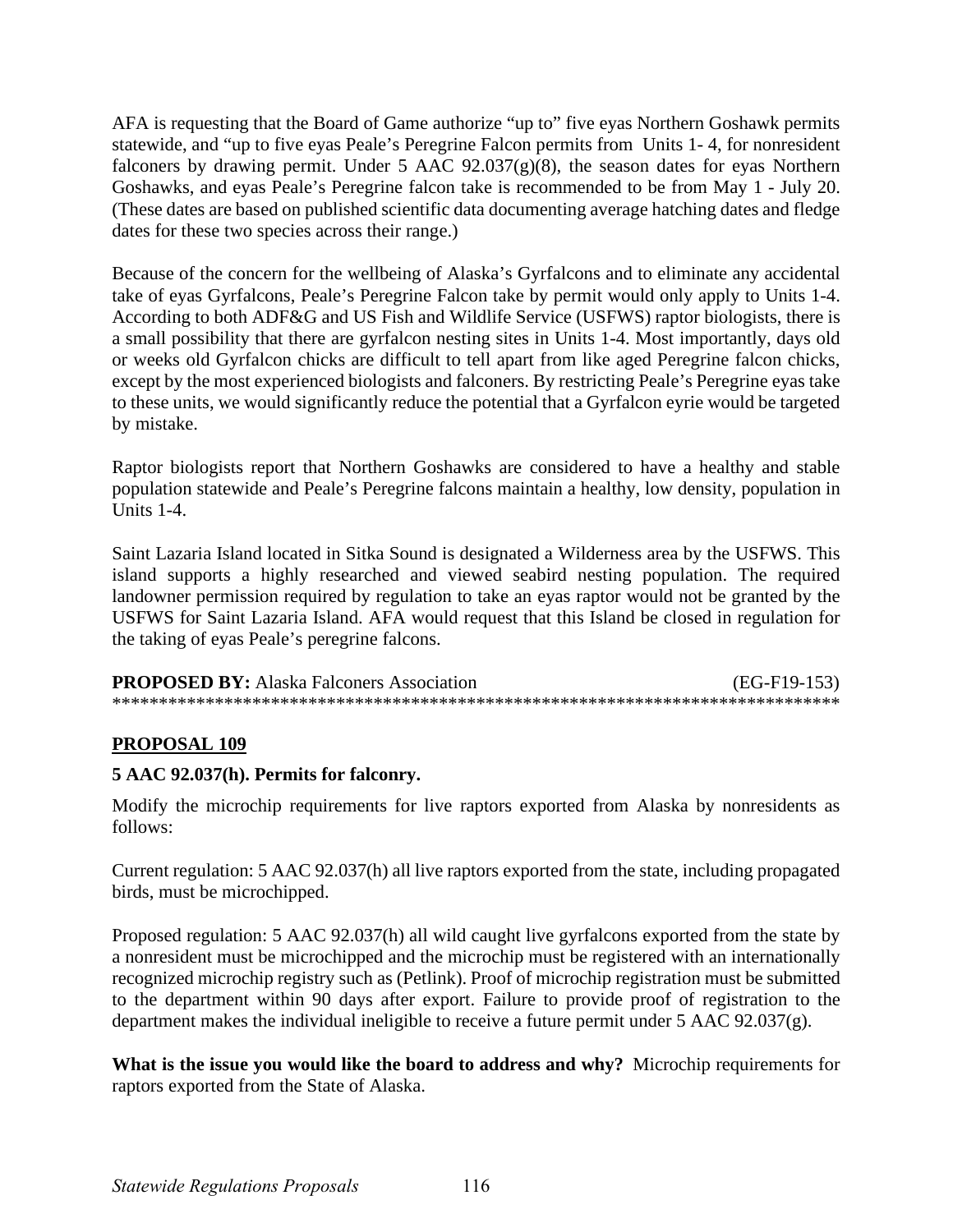Board of Game at its last Statewide Regulations meeting dealing with "permits for falconry" issues Current regulations require that all raptors including propagated birds must have a microchip implanted prior to being exported from the State of Alaska. This regulation was enacted by the as a result of a proposal submitted by the Alaska Falconers Association (AFA). The proposal language and intent and was significantly changed by the Board of Game (board) to be more inclusive. There was testimony presented to the board for the reasoning behind the request by AFA for the need to microchip large falcons that are taken under a nonresident capture permit and exported from the state.

The current regulation does not require that the microchip be entered into an international registry. AFA believes that this important requirement was overlooked at the time and is requesting a "house cleaning" measure to provide a means for tracking the microchip once it is deployed.

During deliberations, the board expanded the original intent of the proposal from, "microchip requirements for the export of large falcons (Peregrine falcons and Gyrfalcons) taken by nonresident permit holders, to all raptors exported from the state by both nonresident and resident falconers. This expansion also included raptors exported by breeders under a propagation permit.

The current regulation is overburdensome and should be amended to only include the highly valuable wild caught Gyrfalcons exported from the state by a nonresident under a permit issued by the department. Alaska raptors that are commonly used for falconry (except Gyrfalcons) are readily available to falconers in the continental United States, and propagation birds are highly regulated under the federal system, AFA feels that the board should remove all species of raptors from the microchip requirement except wild caught Gyrfalcons exported by a non-resident under this section.

AFA is also requesting that the microchip be registered with an internationally recognized microchip registry such as "Petlink" within 90 days of the take of the Gyrfalcon. Failure to provide proof of registration to the department within the time frame listed above will make the permit holder ineligible to apply for a future permit under this section.

 permits for passage raptors, ADF&G issued three permits per year for the first three years and five have a stable low density population in Alaska. Gyrfalcons are highly valued raptors and due protection. Current regulation dictates that a wild caught raptor is always wild and can never be Since the inception of the nonresident capture permit regulation in 2014 which allowed up to five permits per year for the last two years. Nonresidents have taken a total of eleven birds under this program. Ten Gyrfalcons and one Northern Goshawk have been captured and exported from the State of Alaska. In the past two years since the inception of the current regulation, six exported birds (all Gyrfalcons) have been microchipped. Gyrfalcons are still the bird of choice for both falconers and breeders who participate in the nonresident take program. Gyrfalcons continue to diligence would dictate that wild birds that are taken from Alaska should be protected in a way that helps maintain the bird in its wild status. Microchipping this species aides significantly in this legally sold.

If a microchipped wild Alaska sourced bird is recovered, it will provide a valuable tool for law enforcement for their investigative efforts. If an Alaska sourced bird is lost or stolen, the microchip would be an invaluable tool in returning the recovered bird to its owner.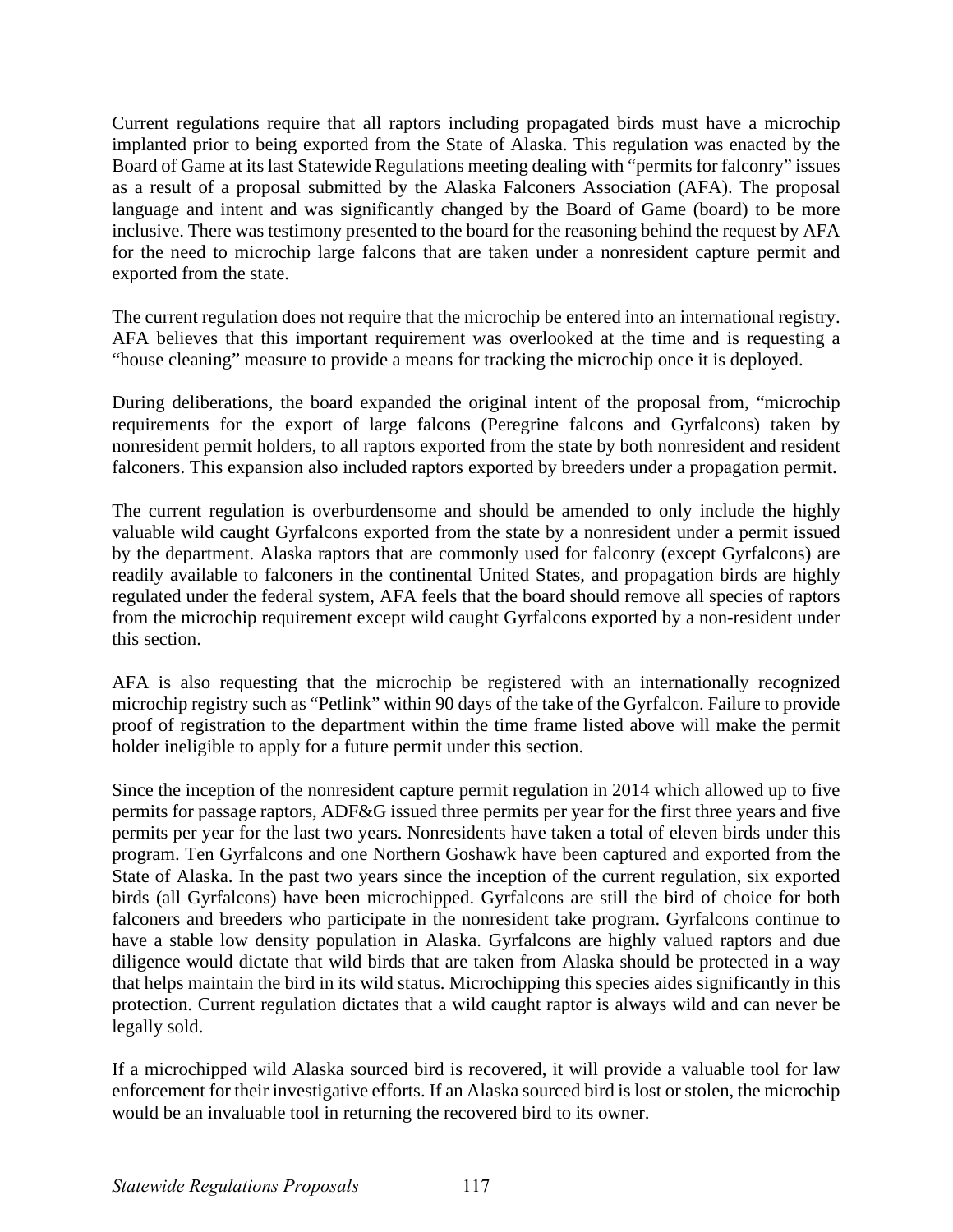In the exotic bird industry, valuable species such as parrots, macaws, cockatoos, toucans and mynahs are microchipped to prove ownership and stem illegal trade. These birds are chipped by breeders and when acquired from the wild. Gyrfalcons are the same size or in many cases larger and more robust than most of these species of exotic birds.

AFA also considered the possibility of requiring a DNA test instead of the microchip. Although this test would conclusively prove identity of an individual bird, this option was put aside, because there is no central registry for DNA sampling and if a bird was recovered by law enforcement or was lost and recovered by a non-owner, the bird and owner could not be readily identified.

| <b>PROPOSED BY:</b> Alaska Falconers Association | $(EG-F20-003)$ |
|--------------------------------------------------|----------------|
|                                                  |                |

# **PROPOSAL 110**

#### **5 AAC 92.037. Permits for falconry.**

Extend the nonresident season for acquiring passage raptors as follows:

This proposal seeks to modify the nonresident season for acquiring a passage raptor as follows:

5 AAC 92.037(g)(8). Permits for falconry.

Current regulation: The annual nonresident season for acquiring a passage raptor is from August 15th to October 31st

Proposed regulation: The annual nonresident season for acquiring a passage raptor is from September 15 to November 15.

What is the issue you would like the board to address and why? Change the season dates for nonresident falconers to take passage raptors by permit.

The Alaska Falconers Association (AFA) proposes to change the nonresident season dates to acquire a passage raptor to better align the time of taking with the dispersal timing of Gyrfalcons from their natal areas, and to reduce the disturbance of nesting sites especially those nest sites located north and west of the Brooks Range.

This proposal is requesting the same season date changes that the Department of Fish and Game (ADF&G) recommends in their proposal to the Board of Game on this subject.

The nonresident season dates were established in 2015 to provide opportunity to take all legal falconry species after they leave their natal area (i.e. passage bird), including smaller species that disperse in August. ADF&G records show that to date, ten Gyrfalcons and one Northern Goshawk have been taken by nonresident falconers. There appears to be little interest in taking other legal passage falconry species by nonresidents since most of those species are available in the continental United States. Further, individuals of all legal falconry species either remain in Alaska year long or remain in Alaska through mid-September and would remain available for nonresident falconers even with the change in season dates.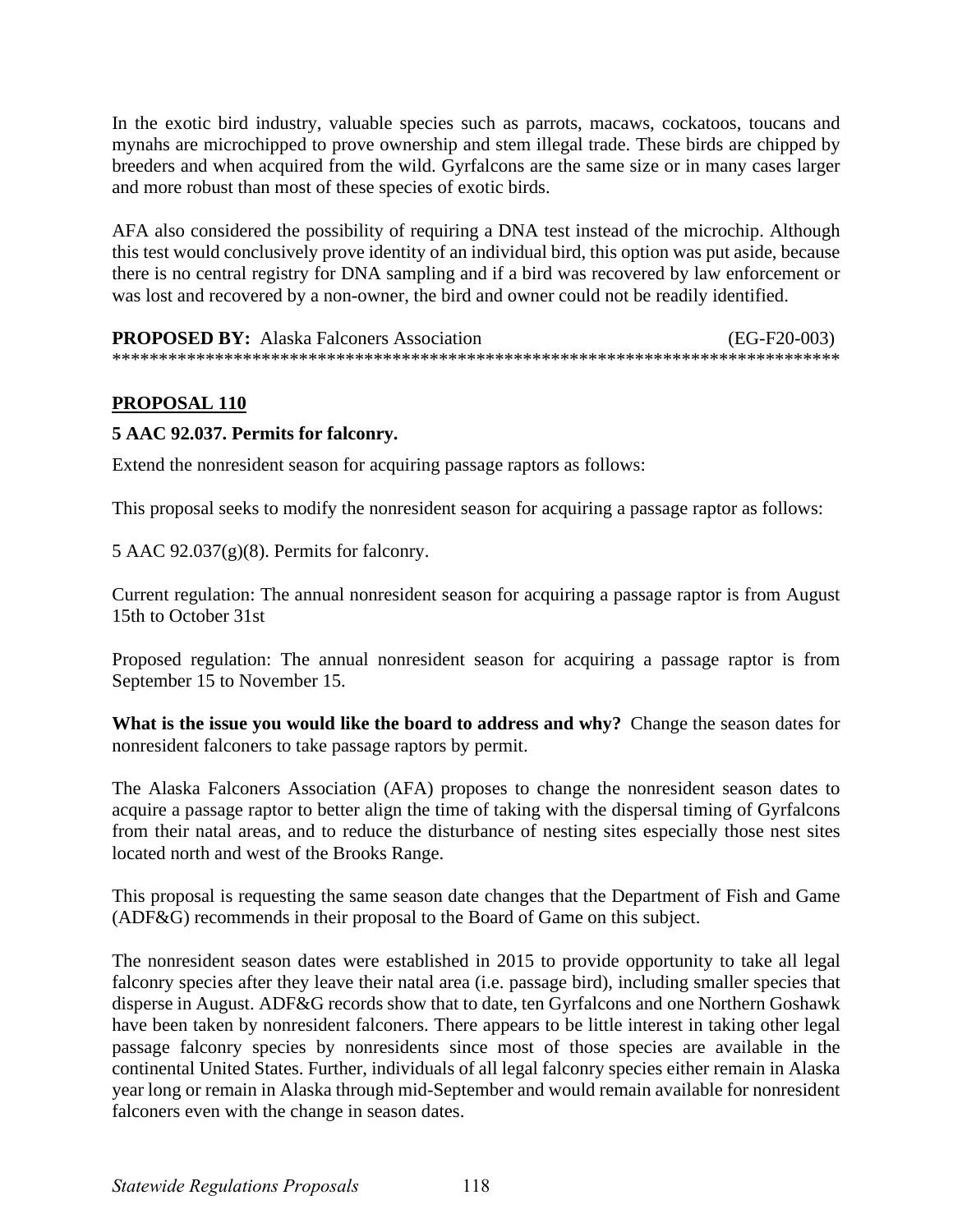The following information that has been compiled by ADF&G represents data published by Gyrfalcon researchers:

 August – 6 September., n=20, Seward Peninsula and Denali National Park, McIntyre et al. 2009; nonresident season dates allow recently fledged young that have not yet left their natal areas to be Gyrfalcons depart their natal area in Alaska in early September (median=27 August, range 15 median=12 September, n=2, Yukon Kuskokwim Delta; Eisaguirre et al. 2014). Current taken for approximately three weeks.

This is a conservation concern because there is substantial legal and illegal interest in obtaining white Gyrfalcon nestlings. These birds are extremely valuable through legal captive breeding and illegal falconry trades. Having a passage season for nonresident falconers that allows take at or near Gyrfalcon nests incentivizes the sharing of sensitive nest site locations as well as the disturbance of these birds during a sensitive time in their life cycle. Further, most of this attention is focused on white birds that constitute less than 10% Alaska's Gyrfalcon population and hence, taking a conservative approach to season dates is appropriate for such a small population of birds  $(n < 100)$  to ensure sustained yield into the future.

In addition, this proposal asks the Board of Game to extend the season dates later by fifteen days to allow additional opportunity for nonresident falconers to access transient passage Gyrfalcons migrating through road accessible areas of Western Alaska.

**PROPOSED BY:** Alaska Falconers Association (EG-F20-024) \*\*\*\*\*\*\*\*\*\*\*\*\*\*\*\*\*\*\*\*\*\*\*\*\*\*\*\*\*\*\*\*\*\*\*\*\*\*\*\*\*\*\*\*\*\*\*\*\*\*\*\*\*\*\*\*\*\*\*\*\*\*\*\*\*\*\*\*\*\*\*\*\*\*\*\*\*\*

## **PROPOSAL 111**

## **5 AAC 92.037. Permits for falconry.**

from applying the following year as follows: Limit nonresident take of raptors to one bird every four years and limit unsuccessful permittees

Proposed regulation: 5 AAC 92.037(g)(5). Up to five permits for taking, transporting, or possessing a raptor for falconry by a nonresident shall be issued annually by the department. If a permittee successfully takes a raptor, that person would be ineligible to take another raptor for four calendar years.

If an applicant draws a nonresident capture permit, that applicant, if unsuccessful, will be ineligible to apply for a nonresident capture permit the following year.

**What is the issue you would like the board to address and why?** 5 AAC 92.037(g)(5). Up to five permits for taking, transporting, or possessing a raptor for falconry by a nonresident shall be issued annually by the department:

This proposal requests that the Board of Game (board) place a limit on raptors to allow a take of one raptor every four years by a nonresident. This request will prevent a falconer who successfully takes a raptor from applying for another permit for four years.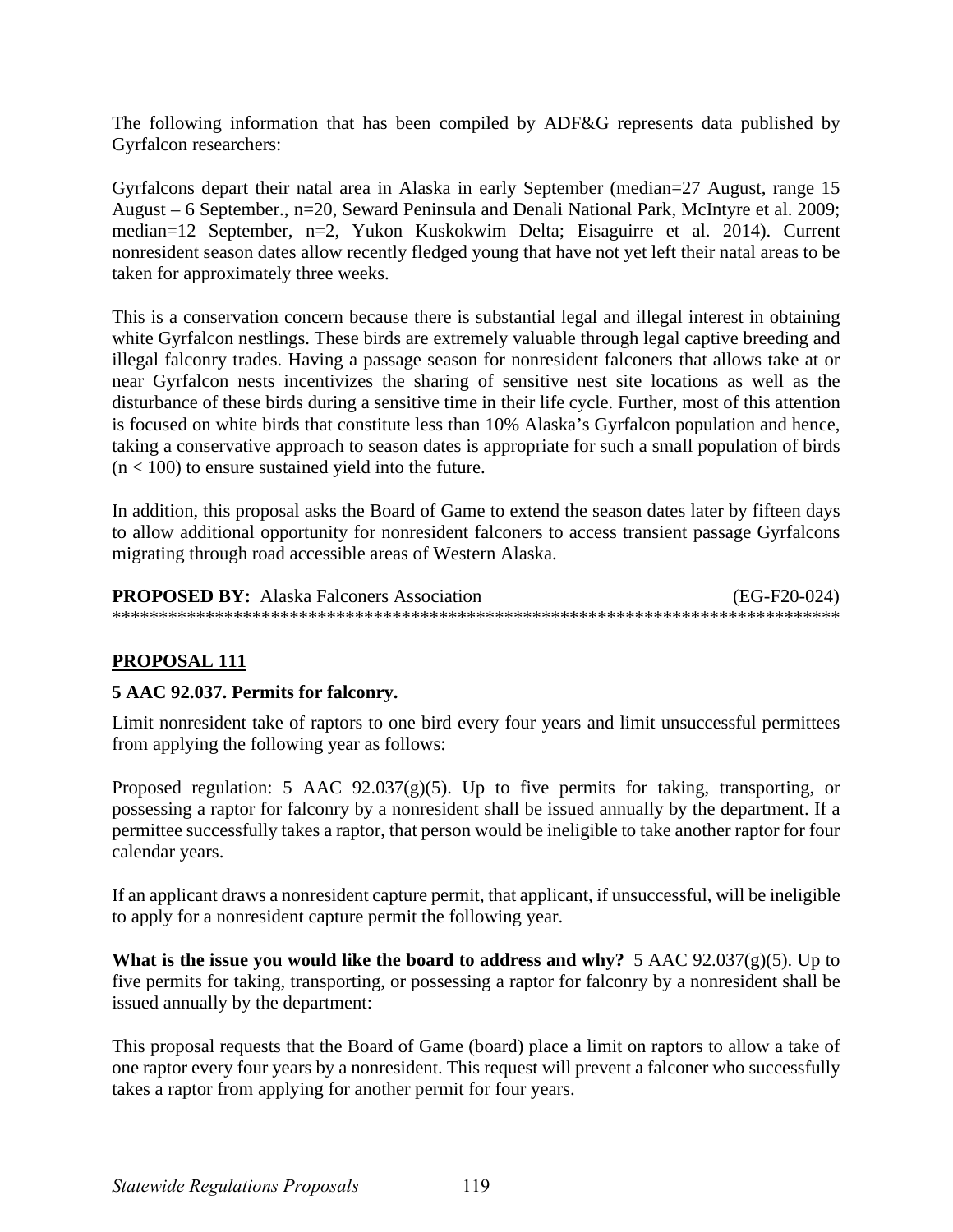The proposer also requests that the board require that: "if an applicant draws a nonresident capture permit, that applicant, if unsuccessful, will be ineligible to apply for a nonresident capture permit the following year. This language is currently applicable for all other big game drawing permits the state administers.

applicants as possible Gyrfalcons in Alaska maintain a low-density population. Two published studies estimate 300 to 500 breeding pairs statewide. Gyrfalcons have been targeted almost 100 percent of the time by nonresident falconers and since the inception of the nonresident permit system in 2014, ten gyrfalcons and one northern goshawk have been taken by nonresident falconers during the first five years of the program. Two specific individuals have drawn two permits and have taken two Gyrfalcons in five years, and one individual has drawn three permits and has taken 3 raptors which include two gyrfalcons and one northern goshawk in five years. The chance of an applicant drawing a nonresident capture permit is about 1 in 5. Alaska Falconers Association (AFA) has had numerous contacts with unsuccessful applicants asking that the State implement a system that limits successful applicants to one gyrfalcon every four years. Gyrfalcons are highly sought after birds by both breeders and falconers alike. The "one in four" management method is used in several areas by department managers when there is a reason to create opportunity for as many

The Board of Game's stated intent when nonresident take was implemented in 2014, was to give the nonresident falconer an opportunity to capture a raptor from a species that does not normally occur in the continental United States, and use that raptor as a falconry bird.

Up to five permits for passage, hatch year raptors will still be issued by the department. This proposed request from AFA will spread out the available opportunity, allowing different nonresident falconers an opportunity take a raptor from Alaska.

 **PROPOSED BY:** Alaska Falconers Association (EG-F20-039) \*\*\*\*\*\*\*\*\*\*\*\*\*\*\*\*\*\*\*\*\*\*\*\*\*\*\*\*\*\*\*\*\*\*\*\*\*\*\*\*\*\*\*\*\*\*\*\*\*\*\*\*\*\*\*\*\*\*\*\*\*\*\*\*\*\*\*\*\*\*\*\*\*\*\*\*\*\*

# **PROPOSAL 112**

## **5 AAC 92.037. Permits for falconry.**

Increase nonresident opportunity for acquiring raptors as follows:

5 AAC 92.037 (g)(5) up to five permits for taking, transporting, or possessing a raptor for falconry by a nonresident shall be issued annually by the department to

Nonresident take permits for raptors shall have the same quotas as resident take

(7) take is limited to one passage, hatching-year raptor; to take is limited to two raptors either eyas or passage, hatching- year-raptors;

Include all raptors in section (f) for nonresidents.

What is the issue you would like the board to address and why? This proposal is a request to modify existing Alaska provisions regulating nonresident harvest of raptors in order to ensure reasonable access to a healthy resource and provide equal opportunity for all interested parties. We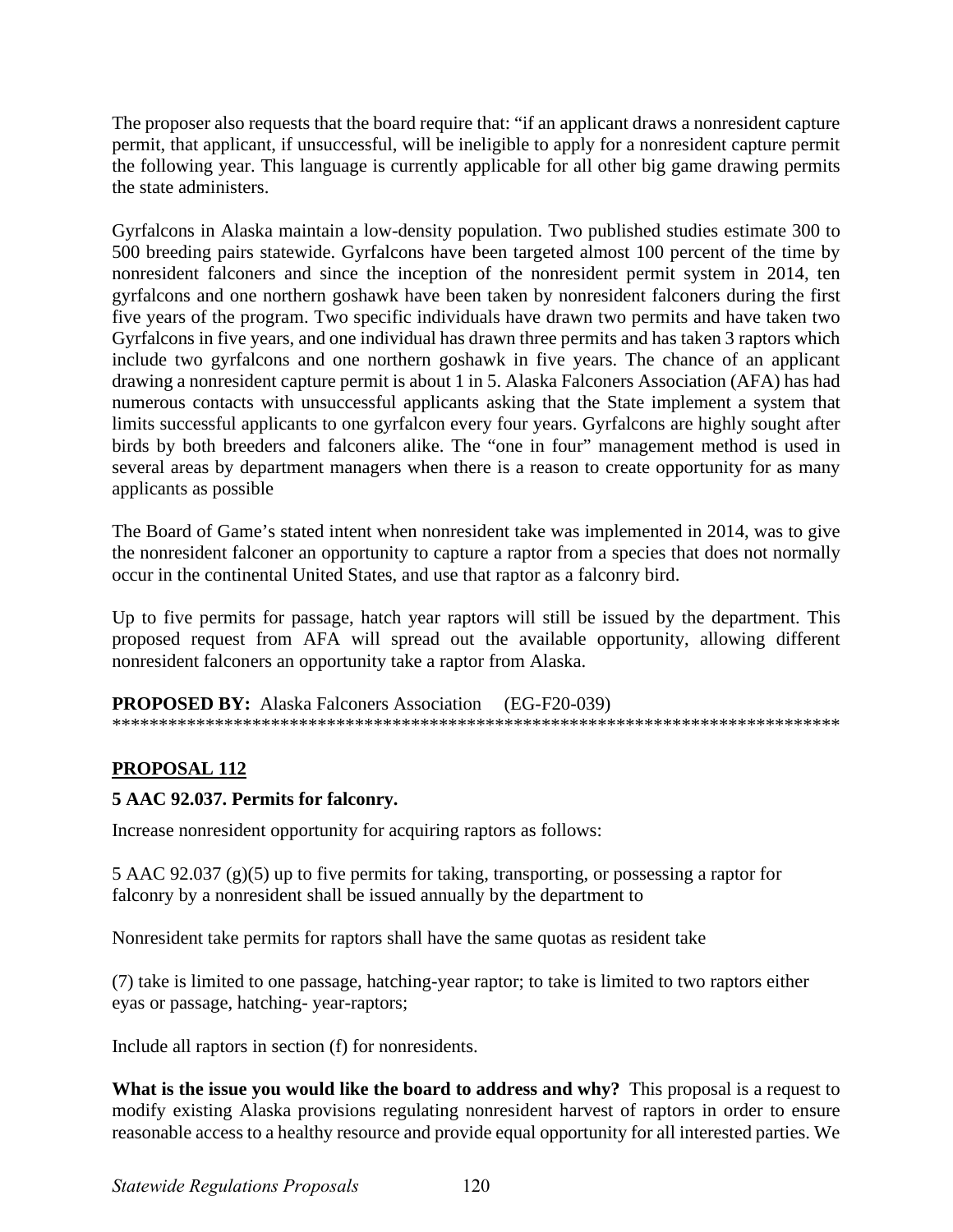anticipate the following will fulfill falconry demand for the foreseeable future while remaining well below sustainable harvest numbers consistent with scientifically sound principles:

Adopt the same raptor take season for nonresidents as has been adopted for Alaska residents.

 Allow nonresidents to take eyas as well as passage birds of all other falconry raptors with no quotas. Eyas harvest improves the survival of the eyas itself as well as the siblings.

Harvest limit of two birds, depending on the falconer's ability to take two raptors during the previous 12-month period. This is currently the federal and state law. Birds with quotas should be limited to one tag per applicant, after the draw period is over any unissued tags should be available at the counter on a first come first serve basis.

Peregrine harvest would be 20-30 nestling ("eyas") or juvenile ("passage," i.e., first year immature birds) peregrine falcons. This is based on the recommended harvest of peregrines by the US Fish and Wildlife Service (USFWS) environmental assessment (EA) 2008 in Alaska of 41 birds.

 Nonresident Gyro falcon harvest should be based on the same rules for resident harvest. There is only one place in the United States for a falconer to harvest a Gyro falcon eyas, and that is Alaska. This resource should be available to any falconer who is a United States citizen.

Arguably the most desirable falcon for nonresident take is the peregrine falcon. Alaska populations have always been robust and since the anatum subspecies was removed from the endangered species list in 1999 it is considered fully recovered beyond all expectations throughout the U.S. As a result the USFWS conducted an EA in 2008 on the take of peregrine falcons for use in falconry. Based on this EA, the USFWS originally limited the take of the EA published a very conservative allocation of take of peregrines in 2009 through 2017 of 36 passage peregrine falcons anywhere in the United States east of 100 degrees West longitude. See 73 FR 74508, December 8, 2008. The USFWS based this figure on a management strategy "[w]hich incorporated three important safeguards to ensure against negative impacts from authorized falconry take on peregrine falcons across their range." The same EA, which was agreed to by the states, allows for the harvest of 41 in Alaska of which only a small percentage are harvested each year. The USFWS has since published updated findings and regulations which increased the take limit for passage peregrines by five (5) times, to 144 peregrine falcons, based on new available evidence of the actual robust peregrine breeding populations in Alaska, Canada, and lower 48 states. *See* Vol. 82, No. 174 FR 42700, September 11, 2017.

In order to provide maximum opportunity for both resident and nonresident falconers we propose a minimum of 25 nonresident permits plus the following method of selection for the distribution of additional permits that are unwanted by resident falconers:

Multiply by two the average quantity annually harvested by resident falconers over the prior three years. Deduct the three-year average from the allowable harvest of 41 and this would be the number of additional permits available to nonresident falconers.

The proposed nonresident take level for peregrines is a very conservative number and the harvest of this quantity is far below any measurable amount. The other more desirable raptor is the gyrfalcon which has never been endangered or threatened and is plentiful in Alaska, thus we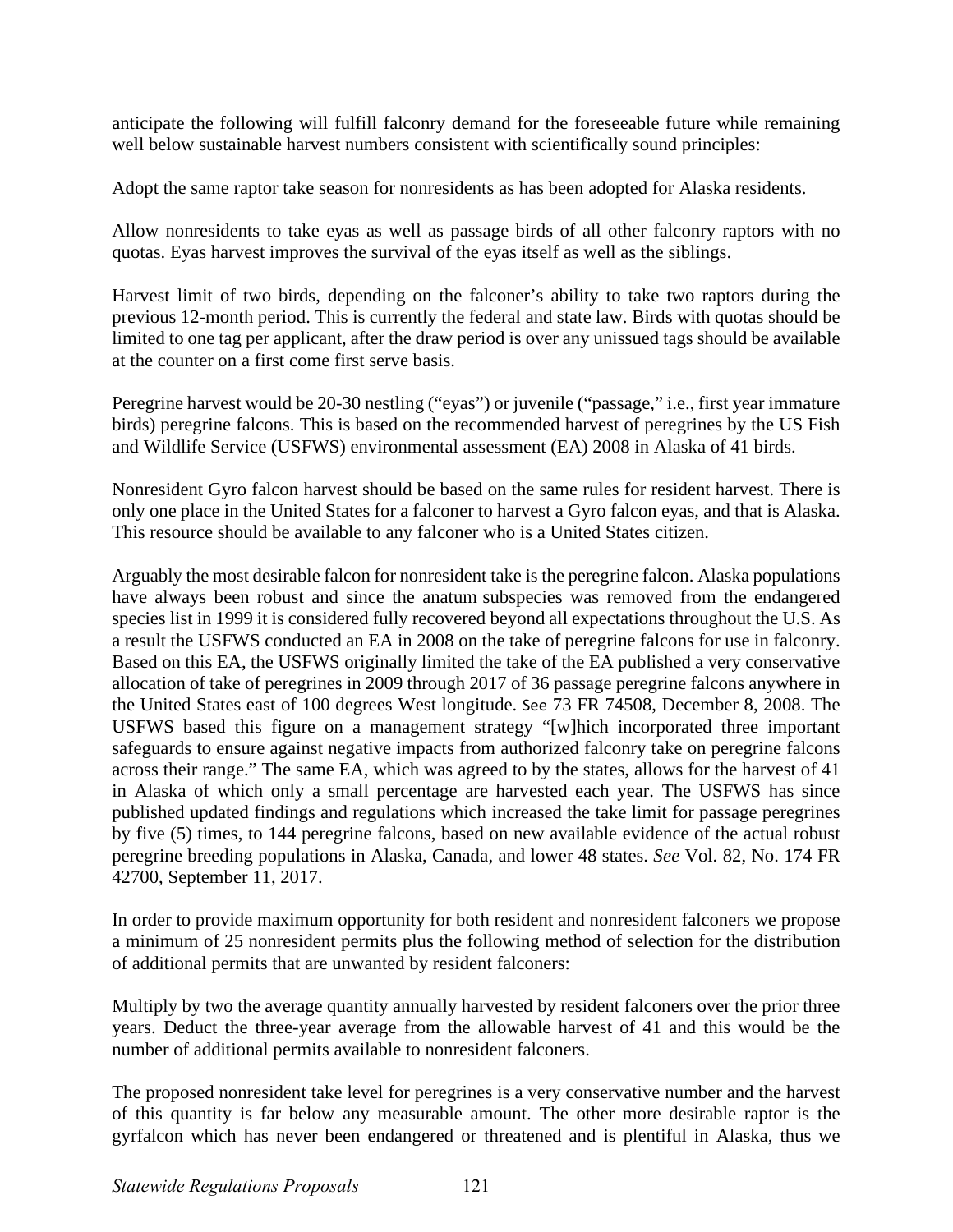believe no quota is necessary. Should a quota be required on the gyrfalcon for nonresident harvest we believe that 40 would be sufficient to satisfy the demand given the limited number of licensed falconers in the lower 48.

the proposal to the Alaska Board of Game (BOG). During the 2012 statewide meetings cycle, BOG justification for not allowing nonresident take of raptors. Testimony included Alaska Department Historically, in 2011 the American Falconry Conservancy ("AFC") drafted a proposal (P40) with the assistance of several Alaska falconers to allow nonresident take of raptors, and we submitted received a substantial amount of testimony and comment on the proposal. The science- and legal based testimony reasoned that the Alaska raptor resource was healthy, and that there was no of Fish and Game (ADF&G) summaries of raptor numbers, the manner in which USFWS derived their conservative 5% take levels, the support of both resident and nonresident falconers, the concerns of a few Alaska resident falconers, and discussions on all of the concerns. At the January 2012 meetings, the BOG decided to defer their decision on P40 until the 2014 cycle.

During the 2014 cycle, the BOG resumed their discussions on nonresident take of raptors (P40 renumbered P174) and adopted ultra conservative provisions. The BOG allowed for the issuance of five nonresident take permits annually and placed a tight restriction on the take season, especially for peregrines. Federally, Alaska peregrines may only be taken as juveniles during a season that ends on September 31, and the Alaska provisions do not allow nonresidents to take peregrines until September 15. This allows nonresidents only a two-week window to harvest peregrines.

Additionally, despite ADF&G's recommendation to allow seven nonresident permits annually, including eyases (See P174 A (RC72) of the March 2014 board meetings), and the BOG's decision to allow five nonresident permits, ADF&G limited their permit issuance to only three in 2014. It was noted by ADF&G that their original seven permit recommended limit was based on a percentage of what Alaska resident falconers harvest, not on resource sustainability.

During the 2016 cycle, the BOG declined to approve a proposal to modify the nonresident permit regulations citing a preference to wait until the next review cycle. Subsequent to this cycle, the ADF&G did opt to allow issuance of the five permits authorized by the BOG.

The following documents are applicable to this proposal and are incorporated by reference:

1. AFC Written Testimony at January 2012 BOG Meetings (RC22).

2. ADF&G Presentation on Falconry at January 2012 BOG Meetings (RC24).

3. ADF&G Proposal 40 Presentation at January 2012 BOG Meetings (RC62).

4. ADF&G Presentation on Proposal 40 and Alaska Raptor Populations at January 2012 BOG Meetings (RC125 & RC126).

5. ADF&G Preliminary Recommendations on Proposals for January 2012 BOG Meetings.

6. December 29, 2011 Memorandum from AAG, Kevin Saxby to BOG.

7. Kodiak AC Comments on Proposals at January 2012 BOG Meetings (AC27)

*Statewide Regulations Proposals* 122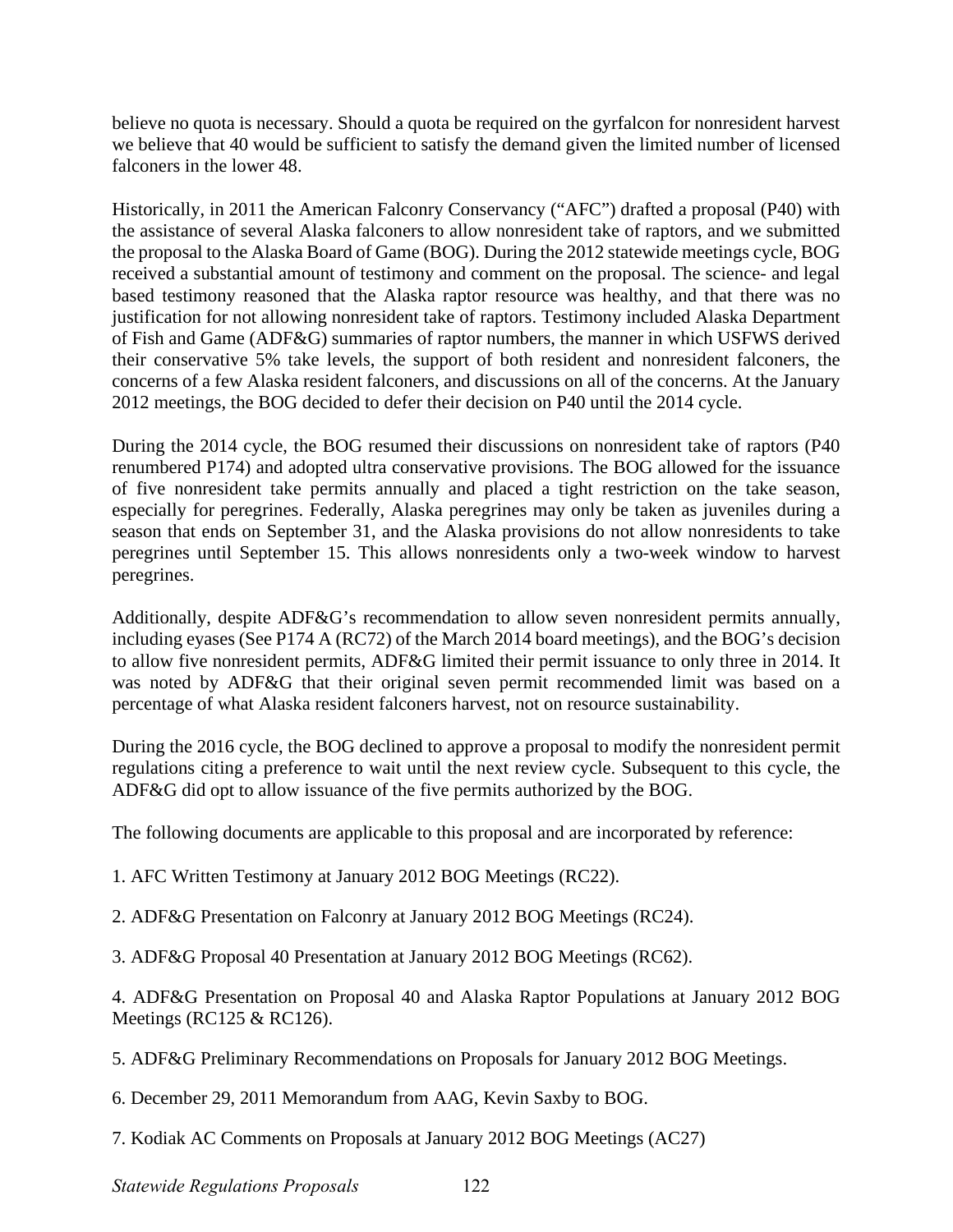8. February 17, 2012 Letter from AFC to BOG, Follow-up to January 2012 BOG Meetings.

9. ADF&G Proposal 174 A at March 2014 AKBOG Meetings (RC72).

10. Kodiak AC Comments on Proposals at March 2014 BOG Meetings (AC13

11. March 24, 2014 Letter from AFC to BOG re March 2014 Meeting Decision on Non-resident Take of Raptors.

12. April 24, 2015 Letter from AFC to BOG re Proposal to increase the allowable harvest of raptors by nonresident falconers

13. Final Revised Environmental Assessment, Management Plan, and Implementation Guidance: Take of Nestling American Peregrine Falcons in the Contiguous United States and Alaska for Use in Falconry, USFWS, March 2004.

14. Final Environmental Assessment: Take of Raptors From the Wild Under the Falconry and the Raptor Propagation Regulations, USFWS, June 2007.o

15. Final Environmental Assessment and Management Plan: Take of Migrant Peregrine Falcons From the Wild For Use in Falconry, and Reallocation of Nestling/Fledgling Take, USFWS, August 2008.

16. Migratory Birds; Take of Peregrine Falcons for Use in Falconry. Vol. 82, No. 174 FR 42700, September 11, 2017.

AFC thanks the Alaska Board of Game for their consideration and we continue to offer our assistance in this important matter.

**PROPOSED BY:** American Falconry Conservancy (EG-F20-040) \*\*\*\*\*\*\*\*\*\*\*\*\*\*\*\*\*\*\*\*\*\*\*\*\*\*\*\*\*\*\*\*\*\*\*\*\*\*\*\*\*\*\*\*\*\*\*\*\*\*\*\*\*\*\*\*\*\*\*\*\*\*\*\*\*\*\*\*\*\*\*\*\*\*\*\*\*\*

## **PROPOSAL 113**

#### **5 AAC 92.037. Permits for falconry.**

Modify the regulations for nonresident take of raptors for falconry including increased number of nonresidents permits and expansion of the season to year-around as follows:

 This proposal would amend the current regulations on nonresident raptor take for falconry in *Sections 37 (g) (1) (5) (7) (8)* as follows:

- Section 37 (g) (1) - Clear up ambiguous language about what 'permit' is necessary for take.

- Section 37 (g) (5) - Delete current language. Add specific language allowing an annual maximum of five permits for a gyrfalcon, five permits for a peregrine falcon and five permits for any other legally authorized raptor. This totals to a maximum annual number of permits of 15.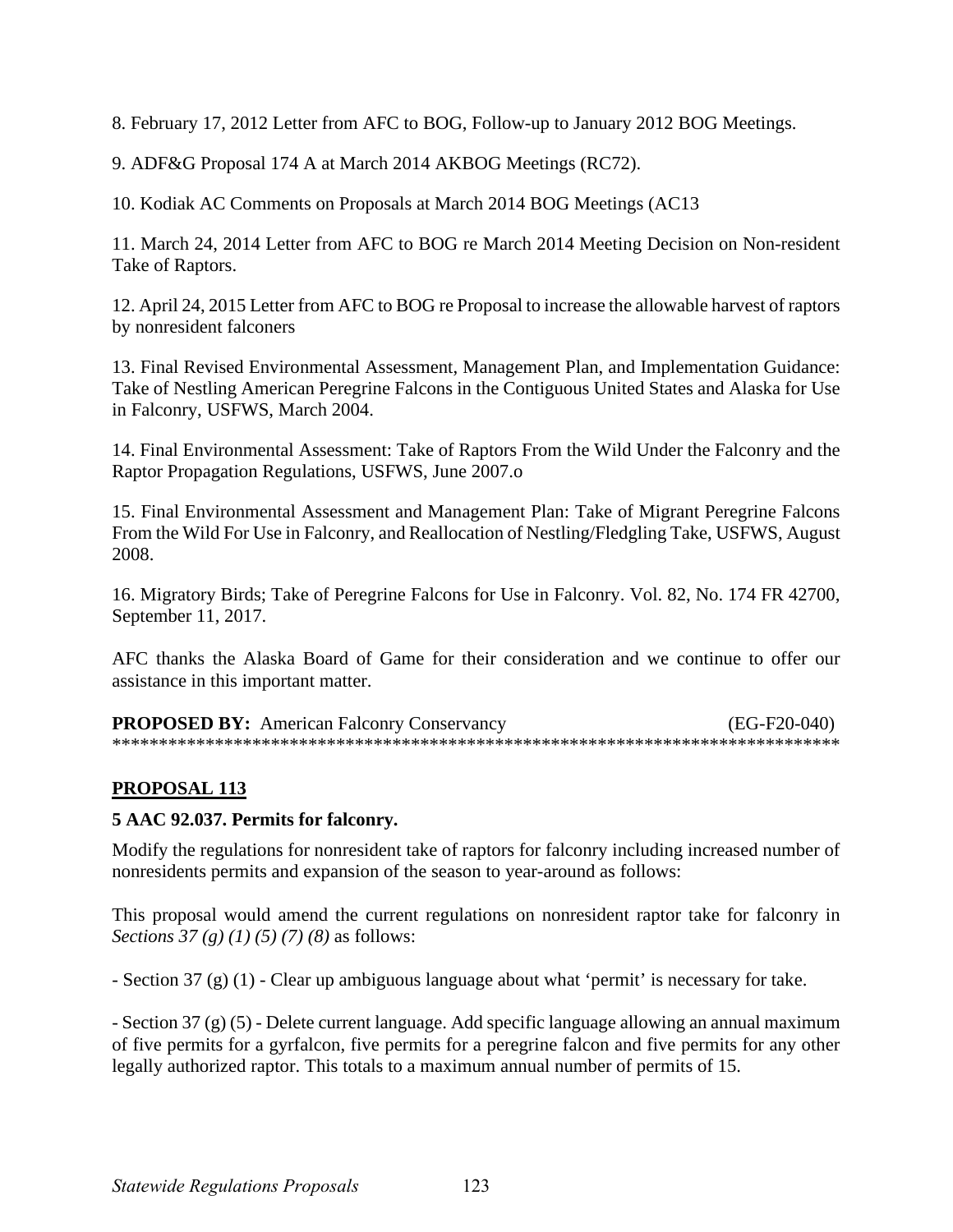- Section 37 (g) (7) - Delete current language restricting take to only passage raptors. This allows take of either eyas or passage raptors as per the Alaska Falconry Manual Part 34 - Taking of Raptors "An eyas or passage bird may be taken any day of the year."

- Section 37 (g) (8) - Delete current language entirely which defines a 'season' for passage raptor take. This allows take of raptors any day of the year as per the Alaska Falconry Manual Part 34 - Taking of Raptors "An eyas or passage bird may be taken any day of the year."

The draft regulatory language is as follows:

the following conditions: (g) The taking, transporting, or possessing a raptor for falconry by a nonresident is allowed under

possessing, and transferring a raptor to another state's falconry program; the following conditions: (1) **a valid, current falconry** permit **from the nonresident's home state** and a valid, current nonresident hunting license is required for submitting an application, taking, transporting,

related to nonresident take, is hereby adopted by reference; (2) the nontransferable permit will be issued under standards, procedures and conditions set out in the Alaska Falconry Manual No. 10, dated July 1, 2018; that manual, including its conditions

 $r(3)$  take is limited to nonresidents who are citizens of the United States;

(4) only the raptor species listed under (f) of this section are eligible for nonresident take;

(5) <u>the department shall issue annually: up to 5 permits for a gyrfalcon (Falco rusticolus);</u> **up to 5 permits for a peregrine falcon (Falco peregrinus); and up to 5 permits for any other raptor species listed under (f) of this section** [UP TO FIVE PERMITS FOR TAKING, TRANSPORTING, OR POSSESSING A RAPTOR FOR FALCONRY BY A NONRESIDENT SHALL BE ISSUED ANNUALLY BY THE DEPARTMENT];

(6) a targeted hunt system will be used to determine permit winners if the number of applicants exceeds the number of permits available;

(7) take is limited to one [PASSAGE, HATCHING-YEAR] raptor;

[(8) THE ANNUAL NONRESIDENT SEASON FOR ACQUIRING A PASSAGE RAPTOR IS FROM AUGUST 15 - OCTOBER 31];

#### **What is the issue you would like the board to address and why? 5 AAC 92.037. Permits for falconry.**

Remove unnecessarily restrictive and complicated regulations on nonresident raptor take for falconry. Increase the number of nonresident permits from five to 15.

The issue with the current regulations is that nonresident raptor take for falconry is unnecessarily restrictive and complicated.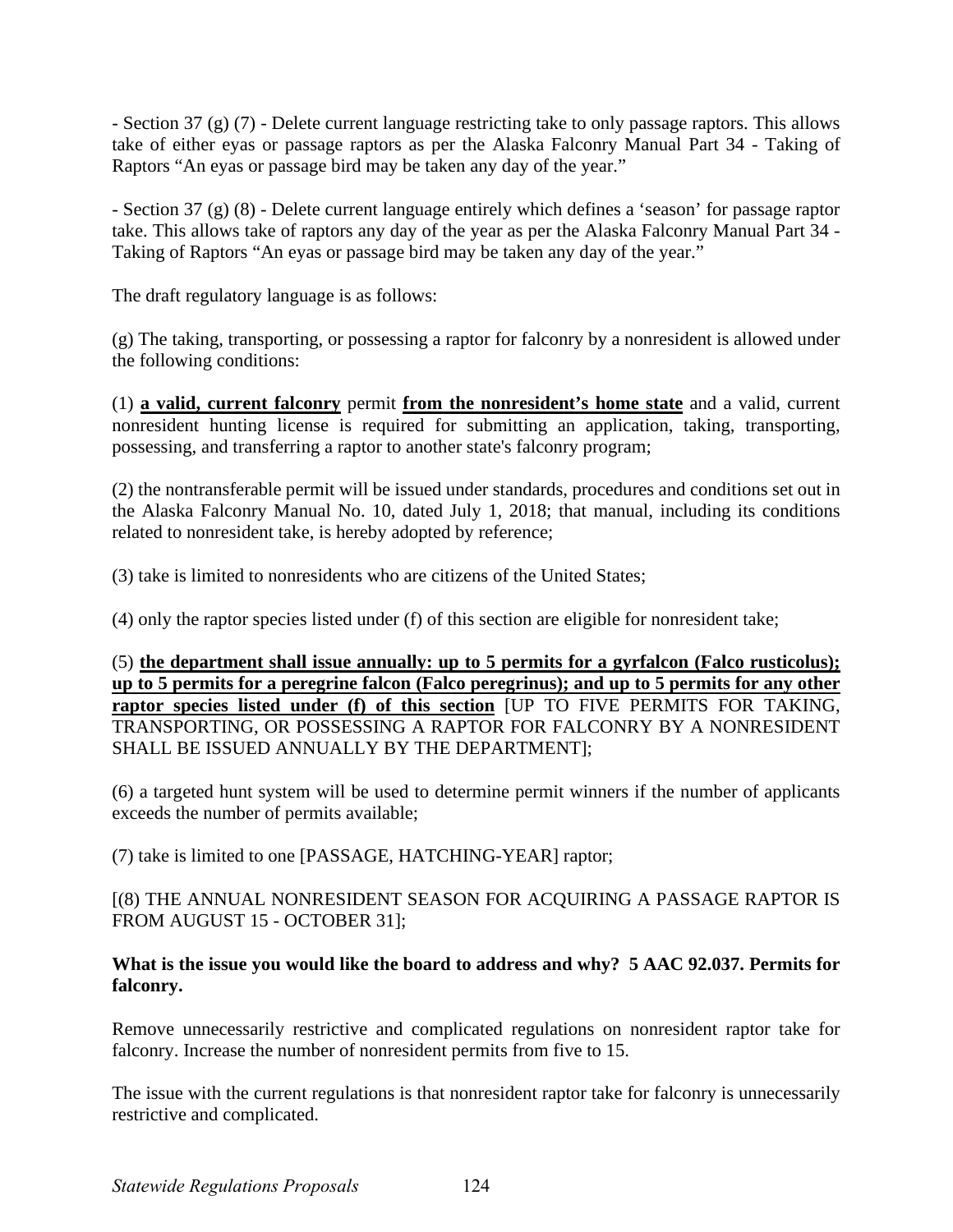Currently, Section 37 (g) has the following nonresident limitations:

- Section 37 (g) (5) limits nonresident permits to 5 for any of the 25 possible indigenous raptor species allowed for take in section 37 (f).

- Section 37 (g) (7) limits take to one passage, hatching-year raptor. A 'passage' raptor being one that has fledged and is surviving on its own.

- Section 37 (g) (8) sets a nonresident 'season' for acquiring a passage raptor from August 15 - October 31.

Section 37 (a) makes clear that a nonresident permit is to be issued under the following conditions:

"The permit will be issued under standards, procedures, and conditions set out in the Falconry Standards section of the Alaska Falconry Manual No. 10, dated July 1, 2018; that section of the falconry manual is hereby adopted by reference."

 The following conditions for resident falconry take come from the Alaska Falconry Manual, Alaska Falconry Standards Section, Part 34 - Taking of Raptors:

- Only an individual with a valid, **current Alaska falconry permit or non-resident take permit**  and a valid, current Alaska hunting license, excluding temporary permits, may take a raptor from the wild in Alaska.

- Take of any raptor species must be in compliance with these standards.

#### **- An eyas or passage bird may be taken any day of the year.**

- Except for American kestrel, great horned owl, and subadult golden eagle, a raptor over one year of age may not be taken.

- An actively breeding bird, including one in immature plumage, may not be taken.

- An eyas may be taken only by a general or master class falconer; at least one eyas must be left in the nest or eyrie from which a bird is removed.

- A permittee may not intentionally capture a raptor of a species not allowed by his or her classification for possession for falconry.

- A permittee unintentionally or otherwise capturing a raptor not allowed must release it immediately.

This proposal will amend and eliminate unnecessarily restrictive and complicated regulations by simply **defaulting the nonresident take conditions to those of all resident falconers** as currently outlined in the Alaska Falconry Manual.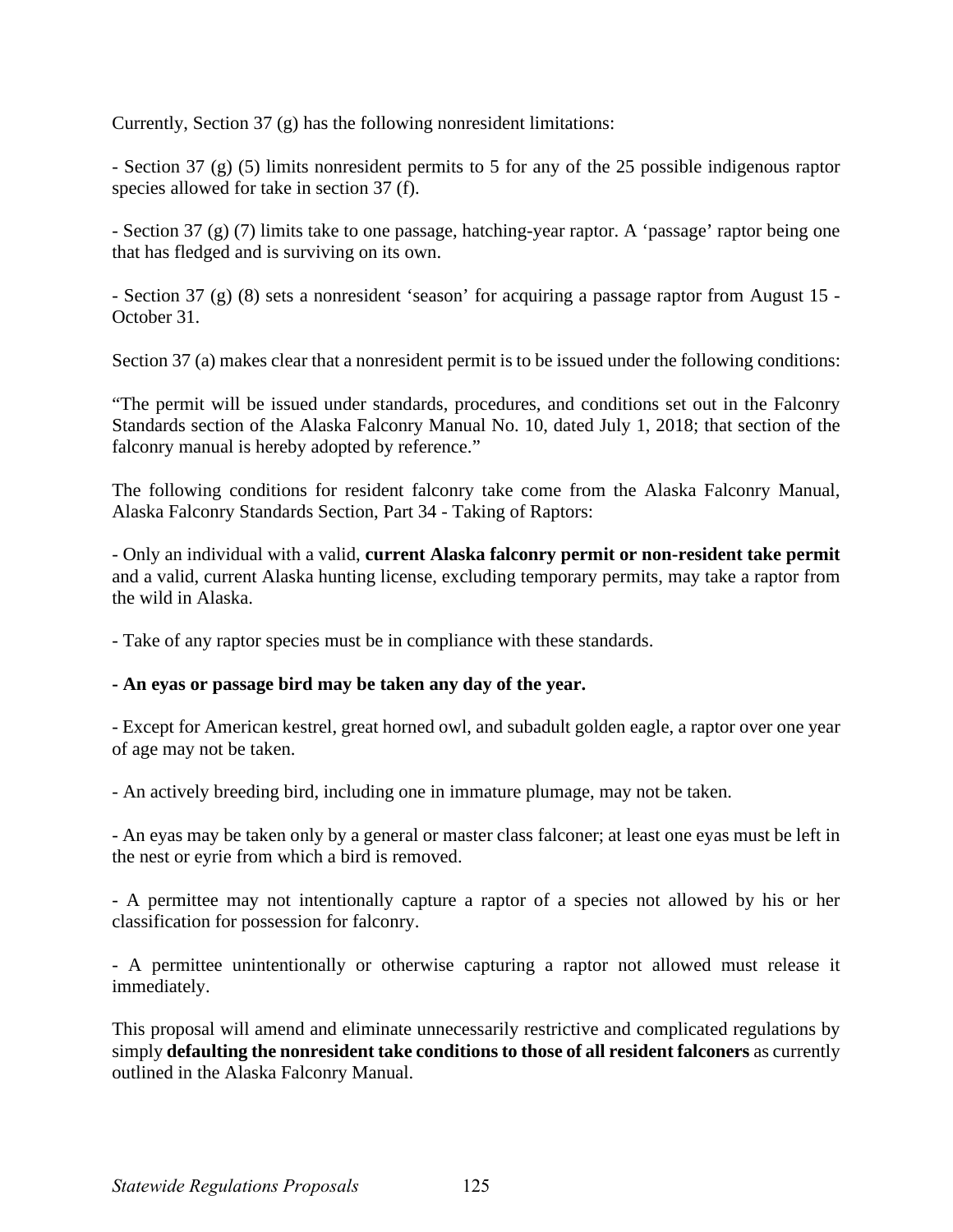Under the new proposed regulations:

 - a nonresident falconer would be able to take a raptor under the exact same standards, procedures, and conditions as a resident falconer. This allows that an eyas or passage bird may be taken any day of the year.

- the maximum annual number of permits would be increased from 5 to 15.

- to better manage the take of the gyrfalcon and the peregrine falcon, the permits would be allocated in 3 separate groups – 5 permits for a gyrfalcon, 5 permits for a peregrine falcon and 5 permits for any other legally authorized raptor.

The benefits of these proposed regulations include:

- An increased chance of obtaining a permit for the raptor of one's choice.

- The full year opportunity for planning and making a trip to Alaska for capture.

- Access for capture of passage raptors during times of the year that is not life-threatening to the permittee.

- Access to eyas raptors. An 'eyas' raptor is one that is not fully grown or very recently fully grown. The benefits of eyas take include:

- Being able to raise and train a bird that is very tame and tractable.

 - Gives falconers who would like to breed their bird at some future point a much higher chance of success.

- Improves the future gene pool for a species by having wild taken birds that will have a more likely chance of successful captive reproduction.

- Enlarges the population of genetically fit breeding birds in case environmental problems reduce wild populations. Point in fact, the recovery of the peregrine falcon, which exemplifies one of our greatest wildlife achievements in bringing a species back from near extinction due to our own fault of indiscriminate pesticide use (U.S. Fish and Wildlife Service, 2003).

- Reduced bureaucracy for nonresidents
- Reduced bureaucracy for enforcement

#### **Biologic Support for this Proposal**

Although this proposal includes the nonresident take possibility of any of the legally listed 25 indigenous raptors, three raptors standout in capability and excitement of hunting prowess for use in falconry. These three species generally have a high research interest for wildlife management as well.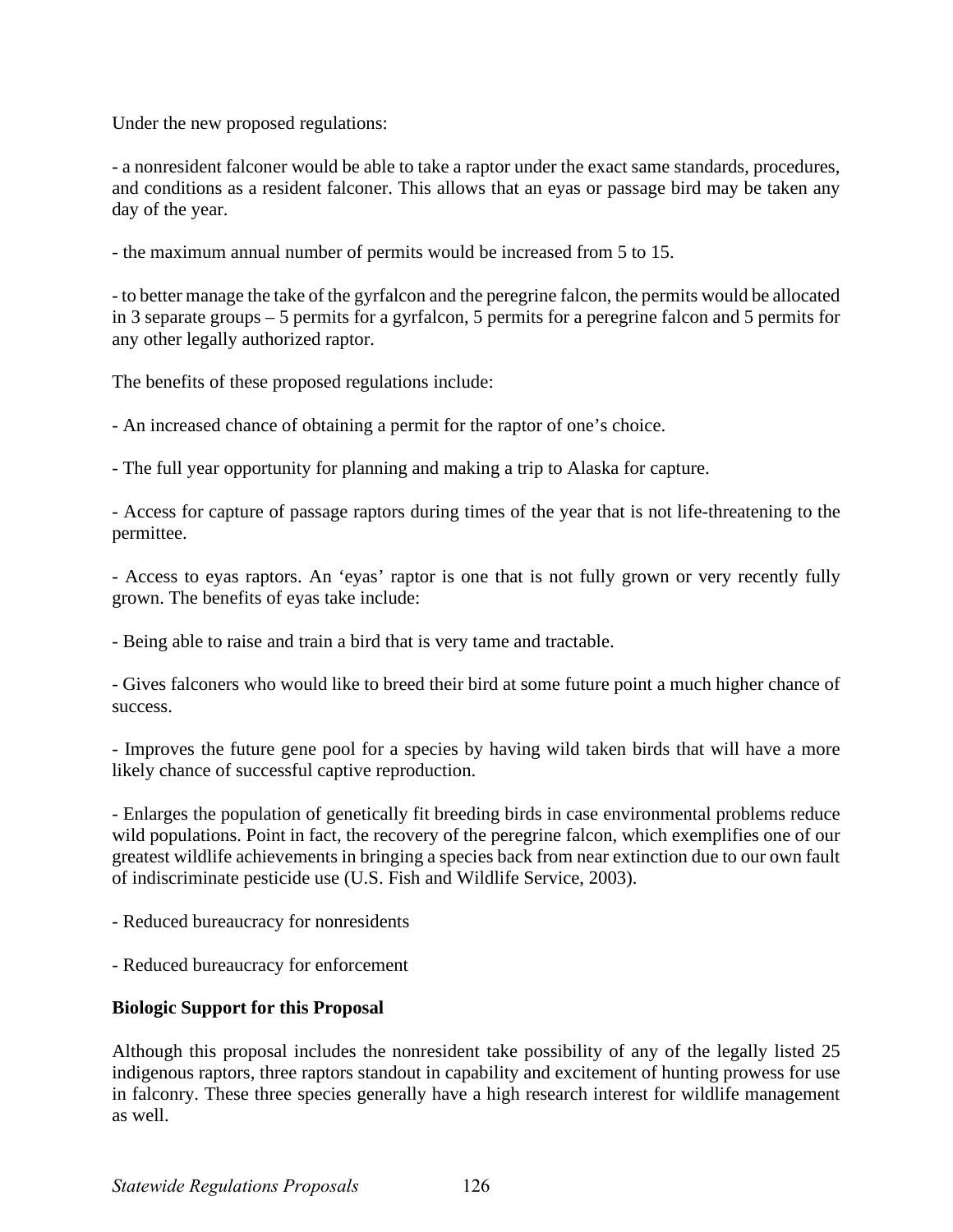These three species are the Gyrfalcon (Falco rusticolus), the Peregrine falcon (Falco peregrinus) and the Northern Goshawk (Accipiter gentilis).

This proposal will include a limited research reference list; however, if necessary, more can be added during the comment period as appropriate.

Falconry is legal in all states except Hawaii. The wildlife management teams of these states all support falconry and raptor take as harvest data allows for their state. This also includes nonresident take for each state.

According to Millsap and Allen (2010), falconry raptor take poses little threat to wild populations in general. Natural mortality as well as mortality due to humans, either directly (e.g. shooting, vehicles, fences, poisoning) or indirectly (e.g. habitat loss), far exceed loss due to regulated falconry take.

In 2014 the Board of Game amended Alaska's falconry regulation [5 AAC  $92.037(g)$ ] to allow capture and export of falconry raptors by nonresident falconers under a permit issued by the Department of Fish and Game, Division of Wildlife Conservation (DWC).

In general, the DWC research data supports the limited take of these 3 raptors.

The fact that the DWC has allowed the take of the 25 indigenous species in AAC 92.037 37 (f), which includes these three species, gives evidence to the biologic basis for the take.

Research by Bente and Booms (2007 – 2014) shows the Alaska populations of gyrfalcons and peregrines fluctuate over time as do all species, but have remained at relatively stable levels. This is evidence that a falconry harvest is possible without negatively affecting wild populations.

The small increase in take of up to 15 permits is statistically an insignificant percentage for the populations of the entire state of Alaska. If the nonresident take of up to 15 birds, or areas where they are taken from, is of concern to wildlife management, this would imply that it would be of concern for resident take as well.

For a few nonresident permits, it makes sense to simply consider these takes as part of the overall Alaskan take with the exact same conditions of take applied for nonresidents as residents.

Whether a raptor is taken as a passage or an eyas, and whether taken in June or August, ultimately this ends as a take from the resource either way. With falconry take, however, there is the possibility of multiplying the take species through captive breeding which is not possible with a take from hunting.

## **Alaska Nonresident Take Data**

The following table shows the results of nonresident falconry take over the years from 2015 to 2020. The nonresident take program began in 2015.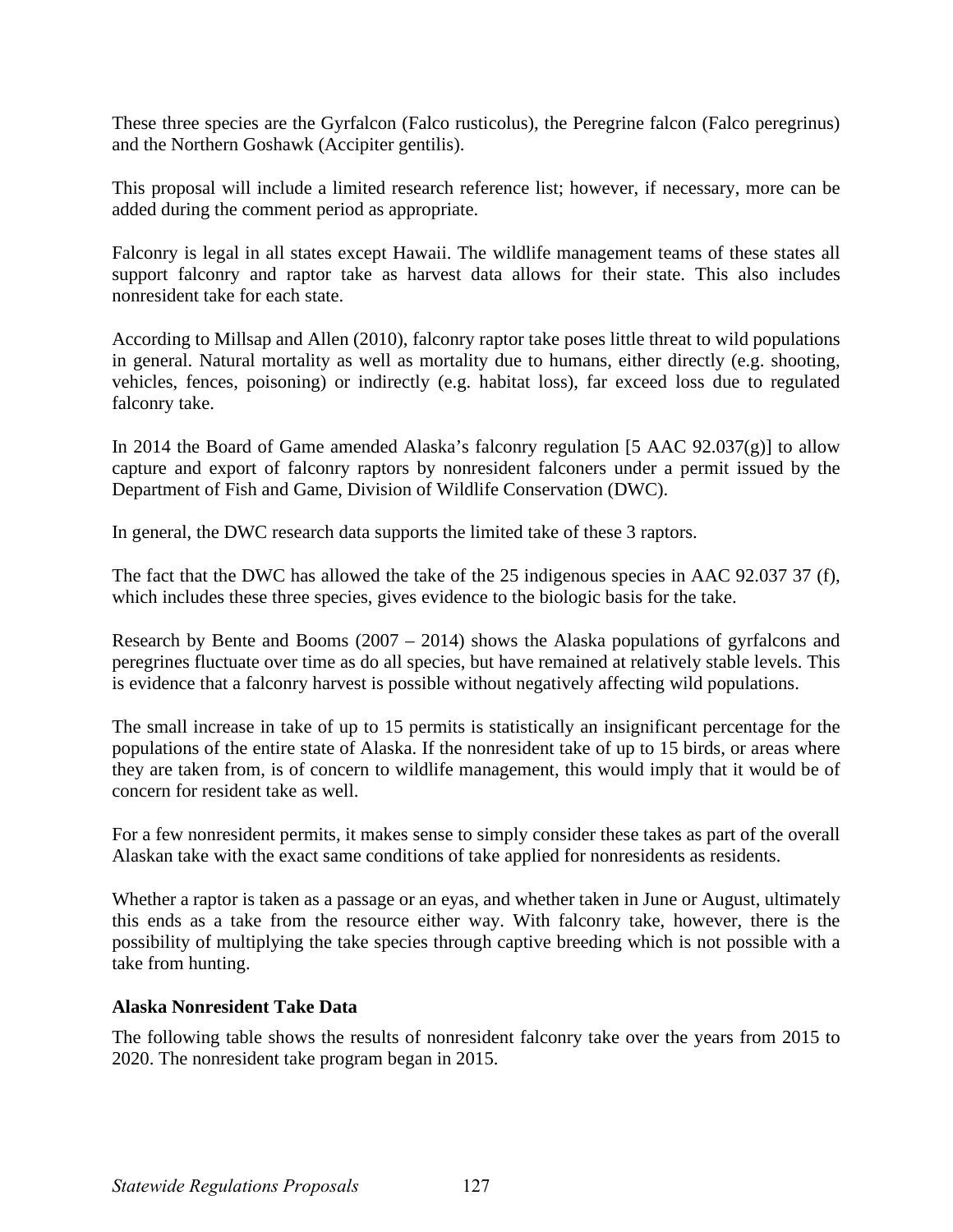| 2 gyrfalcons           |
|------------------------|
| 1 gyrfalcon, 1 goshawk |
| 1 gyrfalcon            |
| 3 gyrfalcons           |
| 3 gyrfalcons           |
| <b>TBD</b>             |
|                        |

**Source: Alaska Department of Fish and Game Website – Nonresident Falconry Take Permit Application Results, 2020** 

Statistics from this nonresident take data show:

- Total number of applicants  $= 115 (132 \text{ incl. } 2020)$
- Total number of permits given  $= 19$  (24 incl. 2020)
- Total number of birds taken  $= 11$
- Ave number of birds taken/year  $= 2.2$

This is evidence that reaching the maximum allowed take is difficult for nonresidents to achieve. This evidence also supports that the impact of nonresident wild take is extremely low.

#### **Fiscal Impact of nonresident take**

The Dept of Fish and Game application process requires that a nonresident hunting license be purchased **before** applying – "Once you have acquired an Alaska hunting license, complete and submit the on-line application."

 This produces a revenue stream beyond the number of actual permits given. The current fee for a nonresident annual hunting license is \$160.

The department's hunting license fee income since opening nonresident take in 2015 with 132 applicants is \$21,120. This is an average of \$3,520 per year for hunting licenses only.

Many permittees will also purchase a 1 to 14 day sport fishing license as well for their trip adding further revenue for the department.

Nonresident permittees also contribute revenue to the local community. Fifteen nonresident permittees with accompanying travelers for products and services such as Alaska Airlines flights, rental vehicles and gas, food, lodging, equipment and supplies, plane services, and guide services all supports the Alaskan economy.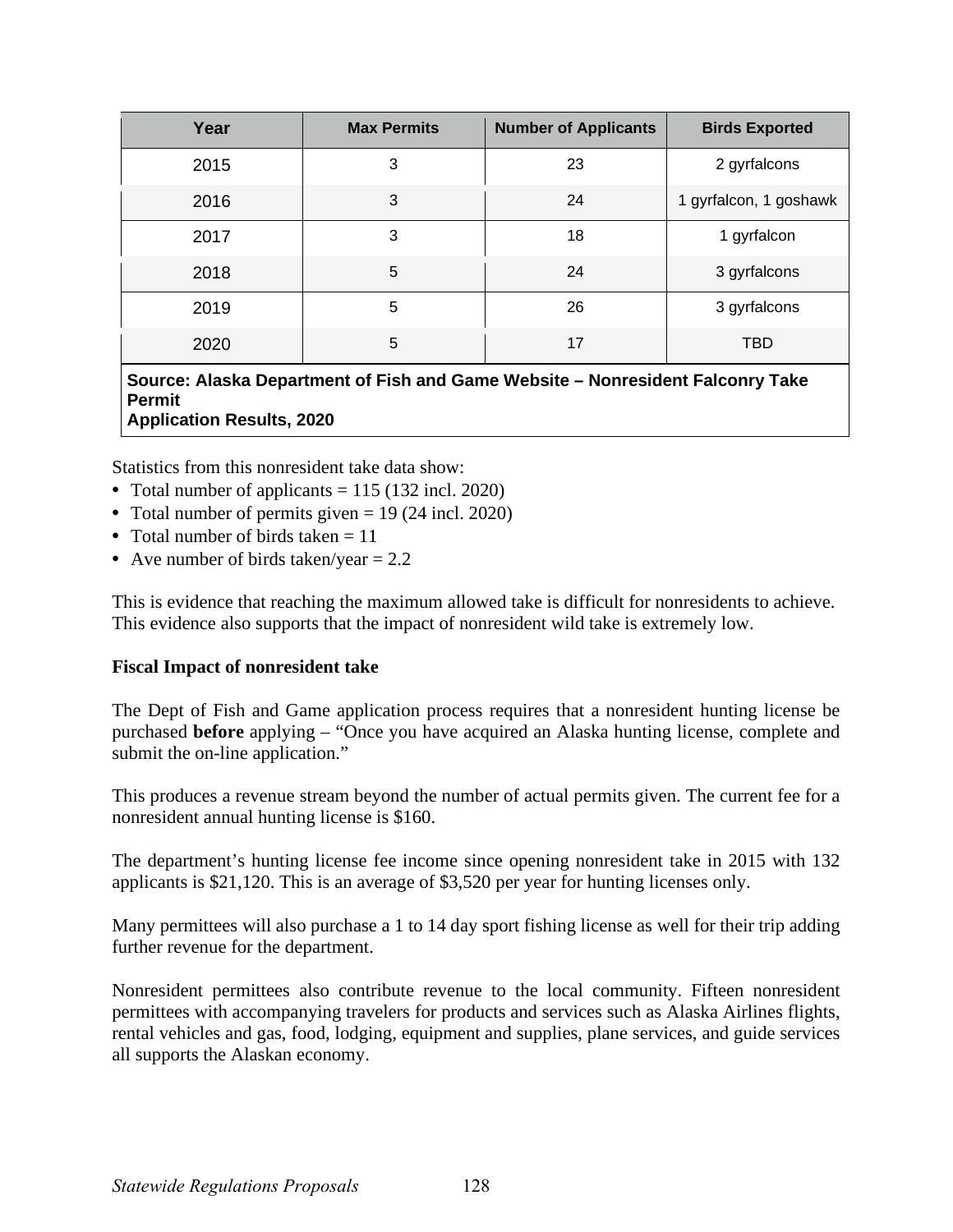#### **Conservation Resource**

International Union for Conservation of Nature (IUCN)

Established in 1964, The International Union for Conservation of Nature's Red List of Threatened Species is the world's most comprehensive information source on the global conservation status of animal, fungi and plant species.

#### **Gyrfalcon Conservation Data**

Scientific name: Falco rusticolus

Conservation Status:

IUCN Red List of Threatened Species: Least Concern (Population stable)

See Bente and Booms (2014) for more research on the population status of peregrines and gyrfalcons in Alaska.

See Wright (2004) for more research on the status of peregrines and gyrfalcons in Alaska.

#### **Peregrine Conservation Data**

Scientific name: Falco peregrinus

Conservation Status:

IUCN Red List of Threatened Species: Least Concern (Population stable)

See Wright (2004) for more research on the status of peregrines and gyrfalcons in Alaska.

#### **Northern Goshawk Conservation Data**

Scientific name: Accipiter gentilis

Conservation Status:

IUCN Red List of Threatened Species: Least Concern (Population stable)

See Flatten (2001) and Iverson (1996) for more research on the status of the northern goshawk in Alaska.

#### **References**

 Effects of Falconry Harvest on Wild Raptor Populations in the United States: Theoretical Considerations and Management Recommendations

BRIAN A. MILLSAP GEORGE T. ALLEN

First published: 13 December 2010 [https://doi.org/](https://doi.org)

Monitoring Plan for the American Peregrine Falcon: A Species Recovered Under the Endangered Species Act

U.S. Fish and Wildlife Service, 2003.

Booms, T. 2014. Gyrfalcon dispersal, site fidelity, and adult survival. Alaska Department of Fish and Game, Division of Wildlife Conservation, Federal Aid Annual Performance Report 1 July 2013–30 June 2014, State Wildlife Grant Project T-21-1-20.0, Juneau.

Bente, P., and T. Booms. 2014. Population status and trend of cliff-nesting raptors in western and northwestern Alaska. Alaska Department of Fish and Game, Division of Wildlife Conservation,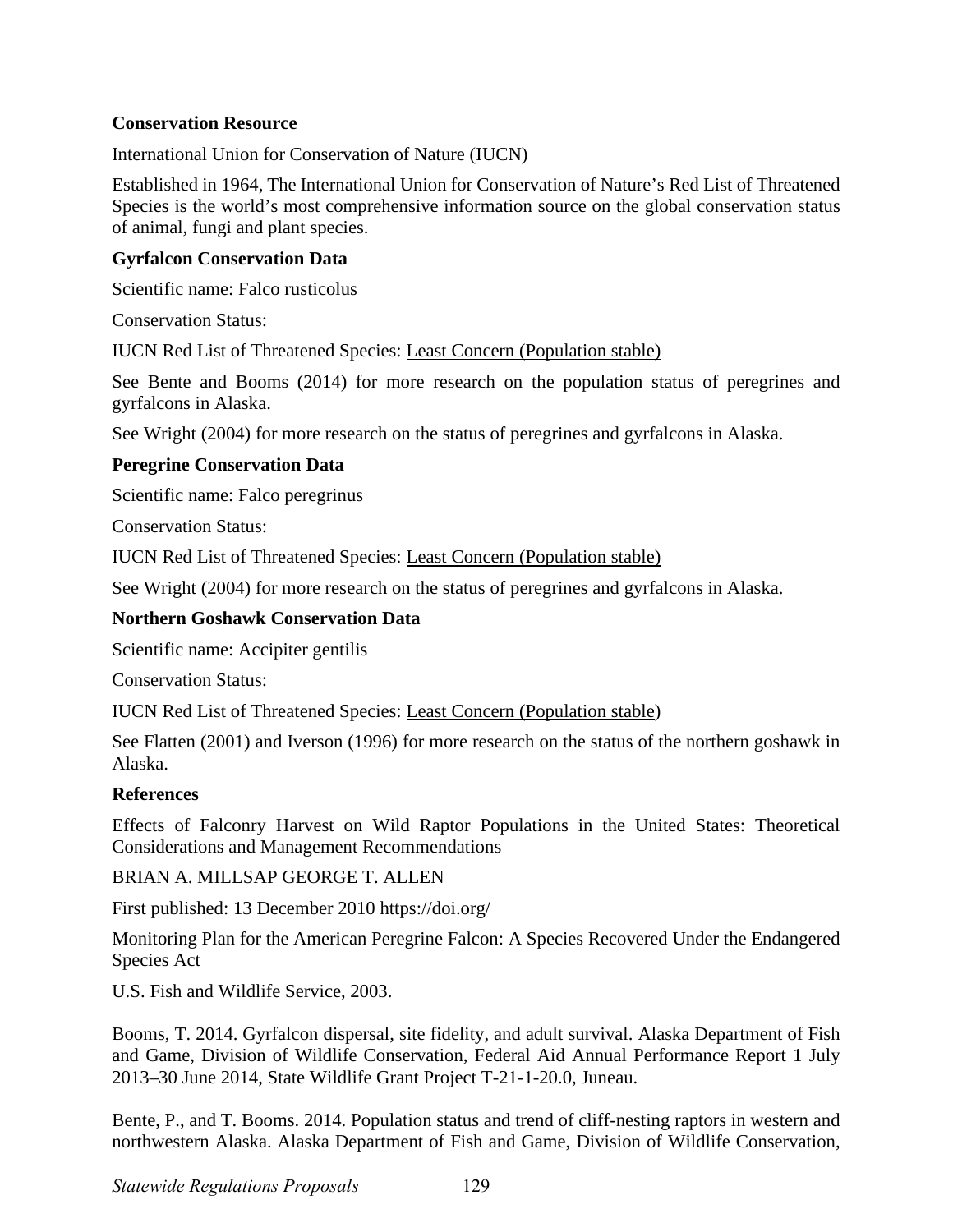Federal Aid Annual Performance Report 1 July 2013–30 June 2014, State Wildlife Grant Project T-21-1-13.0, Juneau.

Wright, J. 2004. Raptor annual survey and inventory: The status of peregrine falcons, gyrfalcons and other raptors, and factors influencing their populations. Division of Wildlife Conservation, Federal Aid Annual Performance Report 1 July 2003–30 June 2004, Federal Aid in Wildlife Restoration Project 8.0, Juneau.

Flatten, C., K. Titus, and R. Lowell. 2001. Northern goshawk monitoring, population ecology and diet on the Tongass National Forest. Alaska Department of Fish and Game, Division of Wildlife Conservation, Annual Monitoring Report 1 April 1991-30 September 2001, U.S. Fish and Wildlife Service Grant SE-4-2-6, Juneau.

Iverson, G. C., G. D. Hayward, K. Titus, E. DeGayner, R. E. Lowell, D. C. Crocker-Bedford, P. F. Schempf, and J. Lindell. 1996. Conservation assessment for the northern goshawk in Southeast Alaska. U.S. Department of Agriculture, Forest Service, General Technical Report PNW-GTR-387, Portland, Oregon.

| <b>PROPOSED BY:</b> The California Hawking Club | $(EG-F20-169)$ |
|-------------------------------------------------|----------------|
|                                                 |                |

#### **PROPOSAL 114**

#### **5 AAC 92.037. Permits for falconry.**

Change the nonresident season for acquiring a passage raptor as follows:

This proposal seeks to modify the nonresident season for acquiring a passage raptor as follows:

[5 AAC 92.037\(g\)\(8\). Permits for falconry](http://www.legis.state.ak.us/basis/aac.asp#5.92.037) 

The annual nonresident season for acquiring a passage raptor is from **September 15 – November 15** [AUGUST 15 – OCTOBER 31];

What is the issue you would like the board to address and why? The Department proposes to change the season dates to ensure take of Gyrfalcons by nonresident falconers occurs away from the birds' natal areas as was originally intended with the creation of the nonresident passage falconry season.

Gyrfalcons depart their natal areas in Alaska between approximately August 15 and September 12 (McIntyre et al. 2009, Eisaguirre et al. 2014). The current nonresident season beginning on August 15 allows recently fledged Gyrfalcons that have not yet left their natal areas to be taken by nonresidents near nests. This is a conservation concern because it incentivizes the sharing of sensitive nest site locations which are used repeatedly over centuries. It also encourages disturbance of cliff-nesting species by nonresident falconers scouting prior to the season opening when chicks are more vulnerable to disturbance. This concern is exacerbated for Gyrfalcons because there is substantial interest in obtaining financially valuable white Gyrfalcon nestlings for both legal and illegal purposes. White Gyrfalcons constitute less than 10% of Alaska's Gyrfalcon population. It is therefore particularly important that season dates protect this small population of